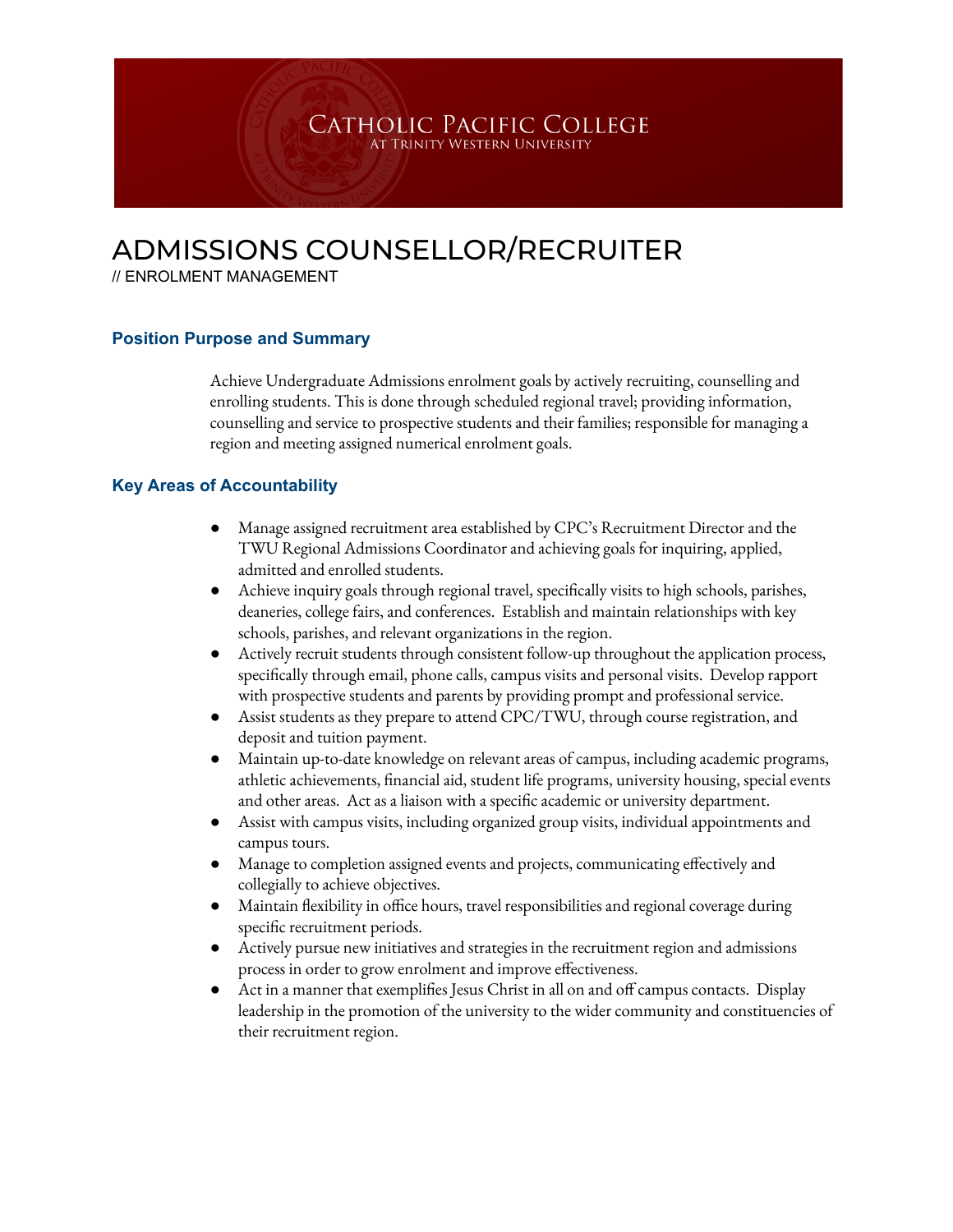## **The Person**

#### **Skills and Abilities**

- Superior interpersonal skills with a proven ability to communicate effectively with a wide variety of personalities and in a wide variety of settings.
- Flexibility in personal schedule to involve extended periods of travel, independent work and varied office hours.
- Skill in time management and utilizing work time to its maximum effectiveness.
- Proactive goal setter and achiever.
- M/S Office Suite skills in word processing, spreadsheets and database.
- Skill in following a recruiting plan for an assigned region.
- Excel in a fast paced, high pressure and team-oriented work environment.
- Work collaboratively with colleagues (including student workers) in enrolment management, academics, student life, and across campus.
- Talk intelligently about all aspects of both CPC & TWU to prospective students and parents.
- Adapt presentation content and style according to audience.
- Manage his/her recruitment area *in a results driven manner*.
- Adept in data collection, analysis and reporting for assigned area.
- Contribute ideas to and receive feedback from first CPC's Director of External Relations & Student Life, and then TWU's Director of Undergraduate Admissions and the VP of Enrolment Management for overall productivity of the admissions team.

### **Personal**

Driven and inspired by the idea of positively impacting the various marketplaces of life through the development of godly Christian leaders by serving the CPC & TWU community.

- Warm-hearted, dedicated, committed, faithful and mature Catholic Christian with a keen desire to serve in family, parish, work and community. A firm commitment to CPC's mission and to Catholic morality and theological teaching, as well as TWU's mission and values. Strength of character and reputation, a pleasant personality with a positive and friendly attitude in the midst of a very busy and challenging atmosphere.
- **Servant-Leader Way of Life:** Act in a manner that exemplifies Jesus Christ in all on and off campus contacts thereby living out the servant leadership mission of the university and contributing effectively towards achieving the institutional and Kingdom goals of the organization.

### **Key Internal Interactions**

#### **Reports:** N/A

**Reports to:** First, CPC's Director of External Relations & Student Life, and second, to the Director of Undergraduate Admissions (North America)

### **Standards & Requirements**

**Education**: BA required. Driver's license, required.

**Experience**: 1-2 years work experience in an Admissions environment preferred.